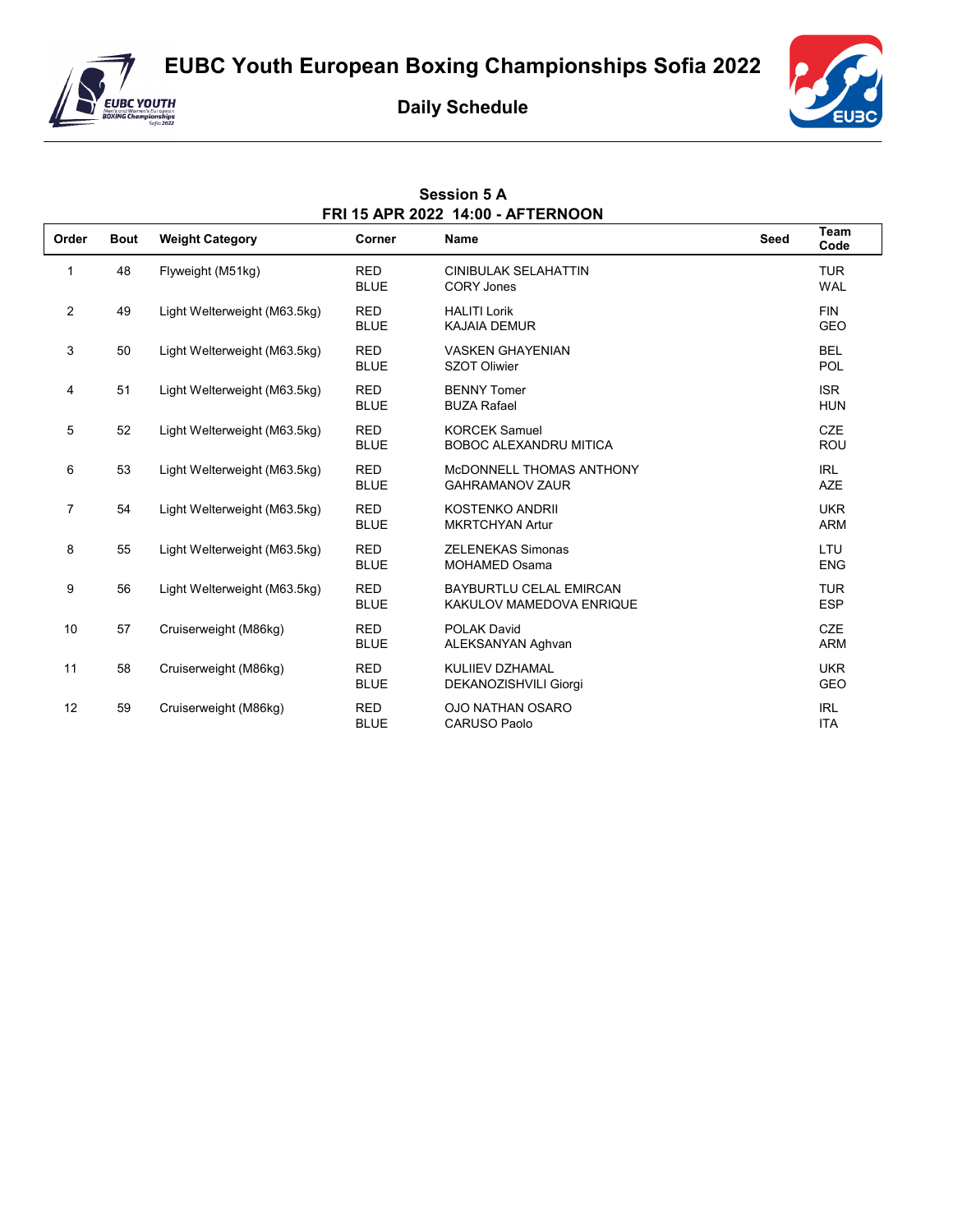



## **Daily Schedule**

**Session 6 B** 



| FRI 15 APR 2022 14:00 - AFTERNOON |             |                            |                           |                                                     |             |                          |  |
|-----------------------------------|-------------|----------------------------|---------------------------|-----------------------------------------------------|-------------|--------------------------|--|
| Order                             | <b>Bout</b> | <b>Weight Category</b>     | Corner                    | <b>Name</b>                                         | <b>Seed</b> | <b>Team</b><br>Code      |  |
| 1                                 | 60          | Minimumweight (M48kg)      | <b>RED</b><br><b>BLUE</b> | <b>PAWLIK NIKOLAS MARCEL</b><br>EL OKBY Sofian      |             | POL<br><b>ISR</b>        |  |
| $\overline{2}$                    | 61          | Minimumweight (M48kg)      | <b>RED</b><br><b>BLUE</b> | ROZLOVAN Maxim<br><b>ZSIGO CSABA</b>                |             | <b>MDA</b><br><b>HUN</b> |  |
| 3                                 | 62          | Minimumweight (M48kg)      | <b>RED</b><br><b>BLUE</b> | <b>AKHMEDOVI Oruj</b><br><b>MACCIONI SIMONE</b>     |             | <b>GEO</b><br><b>ITA</b> |  |
| 4                                 | 63          | Minimumweight (M48kg)      | <b>RED</b><br><b>BLUE</b> | <b>BABAYEV Kanan</b><br><b>YAGLI Talat</b>          |             | <b>AZE</b><br><b>TUR</b> |  |
| 5                                 | 64          | Minimumweight (M48kg)      | <b>RED</b><br><b>BLUE</b> | <b>TALLON Mikie</b><br>KONDRATIUK VLADYSLAV         |             | <b>ENG</b><br><b>UKR</b> |  |
| 6                                 | 65          | Minimumweight (M48kg)      | <b>RED</b><br><b>BLUE</b> | <b>TOVMASYAN Tumas</b><br>JOYCE THADY PATSY         |             | <b>ARM</b><br><b>IRL</b> |  |
| $\overline{7}$                    | 66          | Super Heavyweight (M+92kg) | <b>RED</b><br><b>BLUE</b> | <b>KOCI Filip</b><br><b>BORISOV Kiril</b>           |             | <b>CZE</b><br><b>BUL</b> |  |
| 8                                 | 67          | Super Heavyweight (M+92kg) | <b>RED</b><br><b>BLUE</b> | <b>HARUTYUNYAN Albert</b><br>PAVCEC Lovro           |             | <b>ARM</b><br><b>CRO</b> |  |
| 9                                 | 68          | Super Heavyweight (M+92kg) | <b>RED</b><br><b>BLUE</b> | ZELENSKYI OLEKSANDR<br><b>CAWLEY BERNARD</b>        |             | <b>UKR</b><br><b>IRL</b> |  |
| 10                                | 69          | Super Heavyweight (M+92kg) | <b>RED</b><br><b>BLUE</b> | <b>GERMAN DANIELE</b><br><b>OUCHAOU Amin Younes</b> |             | <b>ITA</b><br><b>GER</b> |  |
| 11                                | 70          | Super Heavyweight (M+92kg) | <b>RED</b><br><b>BLUE</b> | <b>ITAUMA Enriko</b><br><b>SHARIKADZE TARIEL</b>    |             | <b>ENG</b><br><b>GEO</b> |  |
| 12                                | 71          | Super Heavyweight (M+92kg) | <b>RED</b><br><b>BLUE</b> | <b>TUKENMEZ Kaan</b><br><b>ALIZADA SABUHI</b>       |             | <b>TUR</b><br><b>AZE</b> |  |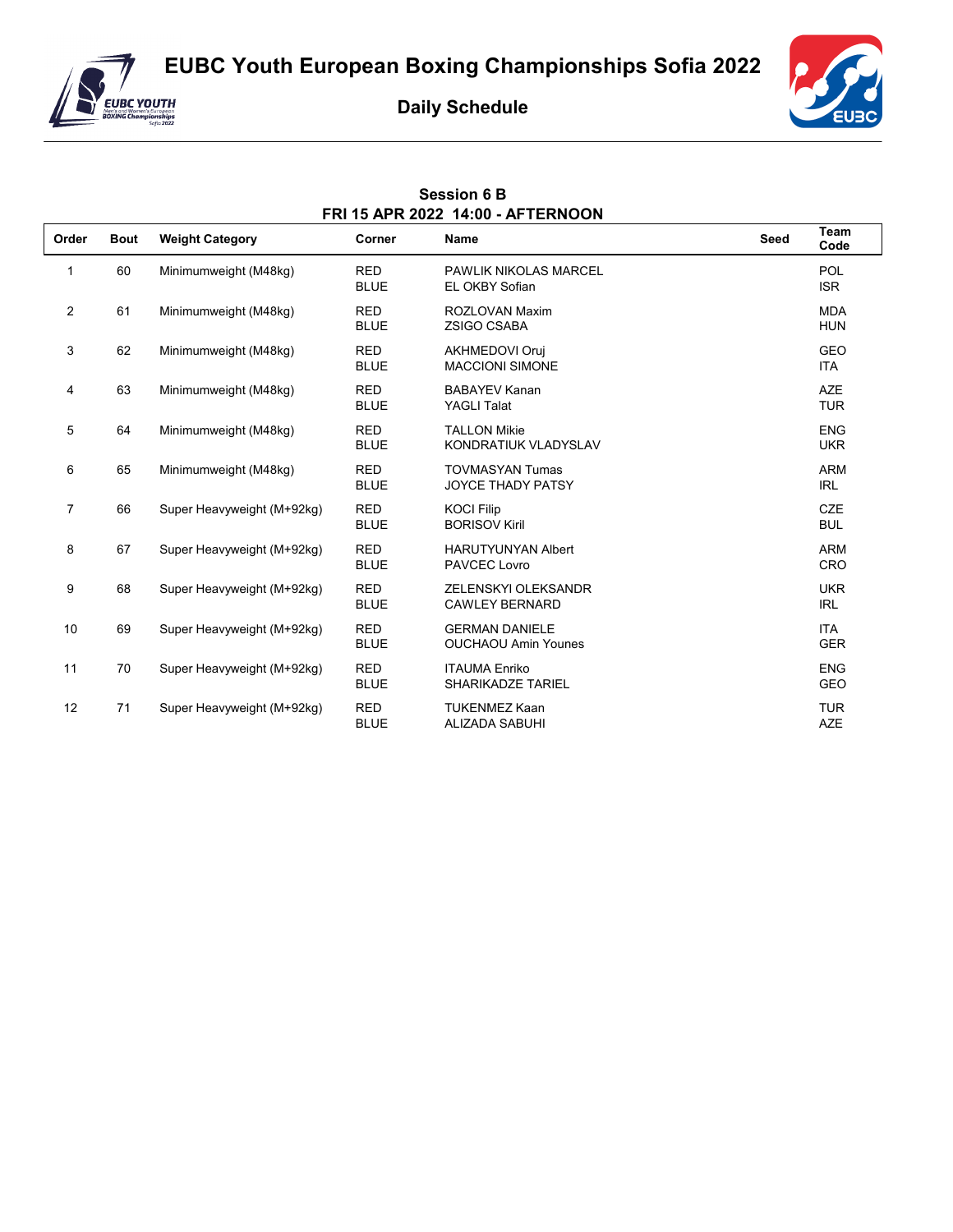**EUBC Youth European Boxing Championships Sofia 2022**



## **Daily Schedule**

**Session 7 A**



| FRI 15 APR 2022 18:00 - EVENING |             |                        |                           |                                                                |      |                          |  |
|---------------------------------|-------------|------------------------|---------------------------|----------------------------------------------------------------|------|--------------------------|--|
| Order                           | <b>Bout</b> | <b>Weight Category</b> | Corner                    | <b>Name</b>                                                    | Seed | Team<br>Code             |  |
| 1                               | 72          | Lightweight (M60kg)    | <b>RED</b><br><b>BLUE</b> | <b>BUBLIS Paulius</b><br>DJINOVIC Tomislav                     |      | LTU<br><b>MNE</b>        |  |
| $\overline{2}$                  | 73          | Lightweight (M60kg)    | <b>RED</b><br><b>BLUE</b> | <b>ZULAWINSKI Nick Tor</b><br><b>DRUZGA Mike</b>               |      | SWE<br>POL               |  |
| 3                               | 74          | Lightweight (M60kg)    | <b>RED</b><br><b>BLUE</b> | <b>CAMEN FLORIN</b><br><b>OZTURK DOGANAY</b>                   |      | <b>ROU</b><br><b>TUR</b> |  |
| 4                               | 75          | Lightweight (M60kg)    | <b>RED</b><br><b>BLUE</b> | <b>ISRAYELYAN Erik</b><br><b>GOHAR SHENASAN ESFAHANI Arman</b> |      | <b>ARM</b><br><b>GER</b> |  |
| 5                               | 76          | Lightweight (M60kg)    | <b>RED</b><br><b>BLUE</b> | <b>OLAH LEVENTE</b><br><b>KERR Sonny</b>                       |      | <b>HUN</b><br><b>SCO</b> |  |
| 6                               | 77          | Lightweight (M60kg)    | <b>RED</b><br><b>BLUE</b> | <b>GORDULAVA Gocha</b><br><b>GREGURIC Ante Ivan</b>            |      | <b>GEO</b><br><b>CRO</b> |  |
| 7                               | 78          | Lightweight (M60kg)    | <b>RED</b><br><b>BLUE</b> | <b>GULIYEV Aslan</b><br>YAROVYI OLEKSANDR                      |      | <b>AZE</b><br><b>UKR</b> |  |
| 8                               | 79          | Lightweight (M60kg)    | <b>RED</b><br><b>BLUE</b> | <b>BIRCHALL Nelson</b><br><b>NEVIN JASON</b>                   |      | <b>ENG</b><br><b>IRL</b> |  |
| 9                               | 80          | Welterweight (W66kg)   | <b>RED</b><br><b>BLUE</b> | ZABUDSKA-NIEDIELCHO SOFIIA<br><b>SEKER HAVVA NUR</b>           |      | <b>UKR</b><br><b>TUR</b> |  |
| 10                              | 81          | Welterweight (W66kg)   | <b>RED</b><br><b>BLUE</b> | <b>TURBUCZ KLAUDIA</b><br><b>REIBER Samantha Josephine</b>     |      | <b>HUN</b><br><b>GER</b> |  |
| 11                              | 82          | Welterweight (W66kg)   | <b>RED</b><br><b>BLUE</b> | <b>JOKINEN VIIVI MINEA</b><br><b>ZARBERGA KITIJA</b>           |      | <b>FIN</b><br>LAT        |  |